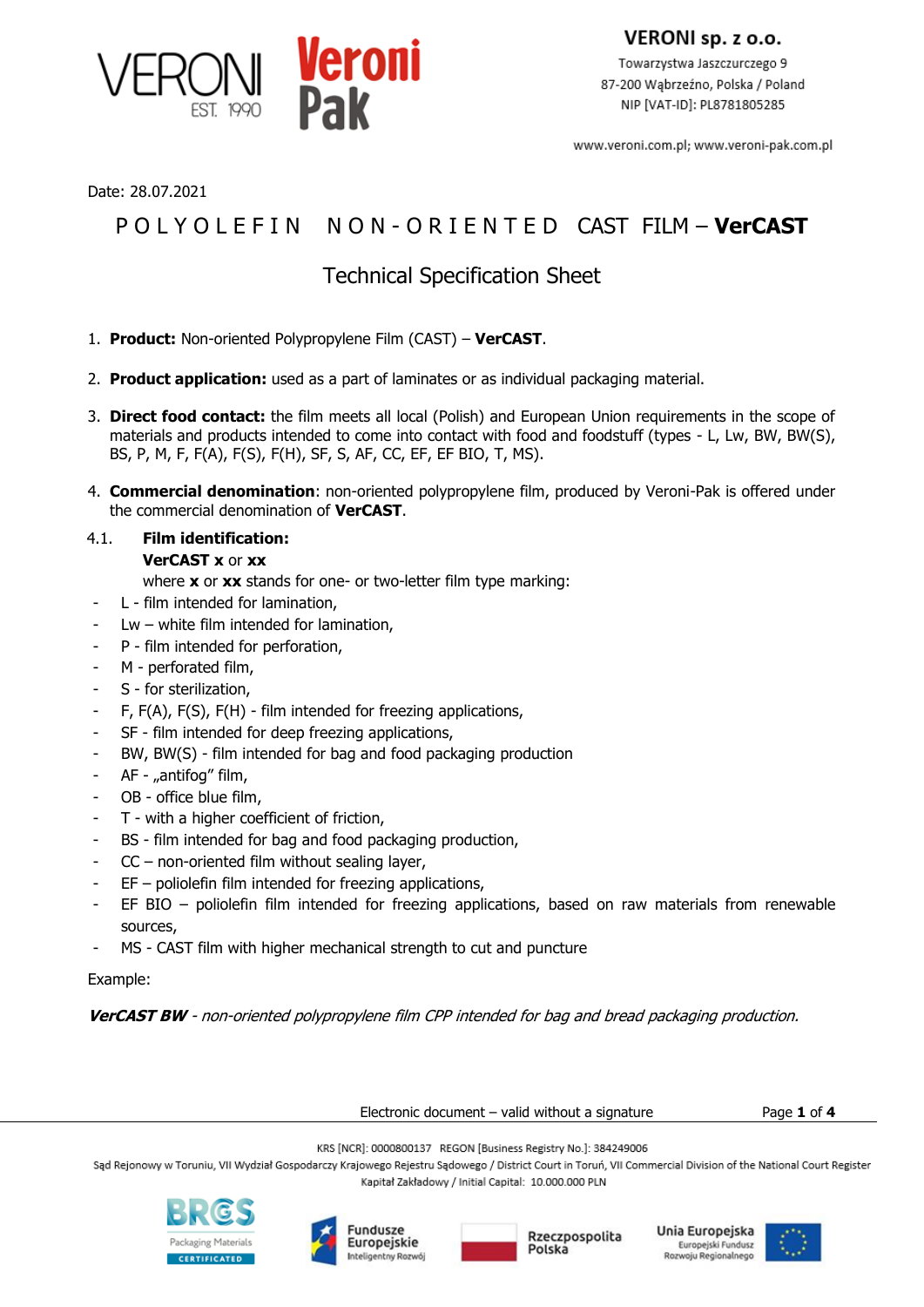

VERONI sp. z o.o.

Towarzystwa Jaszczurczego 9 87-200 Wąbrzeźno, Polska / Poland NIP [VAT-ID]: PL8781805285

www.veroni.com.pl; www.veroni-pak.com.pl

#### 5. **Selling conditions:**

#### 5.1. **Side treatment/activation:**

The surface of the film is usually treated on the outside of the reel.

It is also possible to treated the film on the inside of the reel at the request of the Buyer.

#### 5.2. **Selling unit:**

Non-oriented polypropylene film **VerCAST** is sold in reels. The film is winded on a cardboard sleeve with the inner diameter of 76 or 152 mm.

#### 5.3. **Defects:**

The following defects are to be foreclosed:

- folds,
- rucks,
- oil stains,
- telescopic effects,
- damaged edges of a reel,
- mechanical damages occurred while loading or shipping,
- clamping of the sleeve,
- cardboard sleeve being shorter than the reel itself,
- sleeve falling out of the reel or being loose.

#### 5.4. **Allowable tolerance:**

- thickness:  $+/- 6\%$ ,
- width: ranging 200-2000mm +/- 2mm tolerance,
- diameter reels ≤600mm,
- permissible number of joints in the roll of film  $\leq 2$ .

#### 5.5. **Marking of reels:**

Each reel is marked with a self-adhesive label containing:

- producer name and contact information,
- type of the film,
- thickness of the film,
- width of the reel.
- internal sleeve diameter,
- length of the reel,
- net weight of the film,
- production date,
- cutting date,
- reel no.,
- external reel diameter,
- no. of film joints in the reel,
- treated side of the film,

Electronic document – valid without a signature Page **2** of **4**

KRS [NCR]: 0000800137 REGON [Business Registry No.]: 384249006

Sąd Rejonowy w Toruniu, VII Wydział Gospodarczy Krajowego Rejestru Sądowego / District Court in Toruń, VII Commercial Division of the National Court Register

Kapitał Zakładowy / Initial Capital: 10.000.000 PLN







Unia Europejska Europejski Fundusz<br>Rozwoju Regionalnego

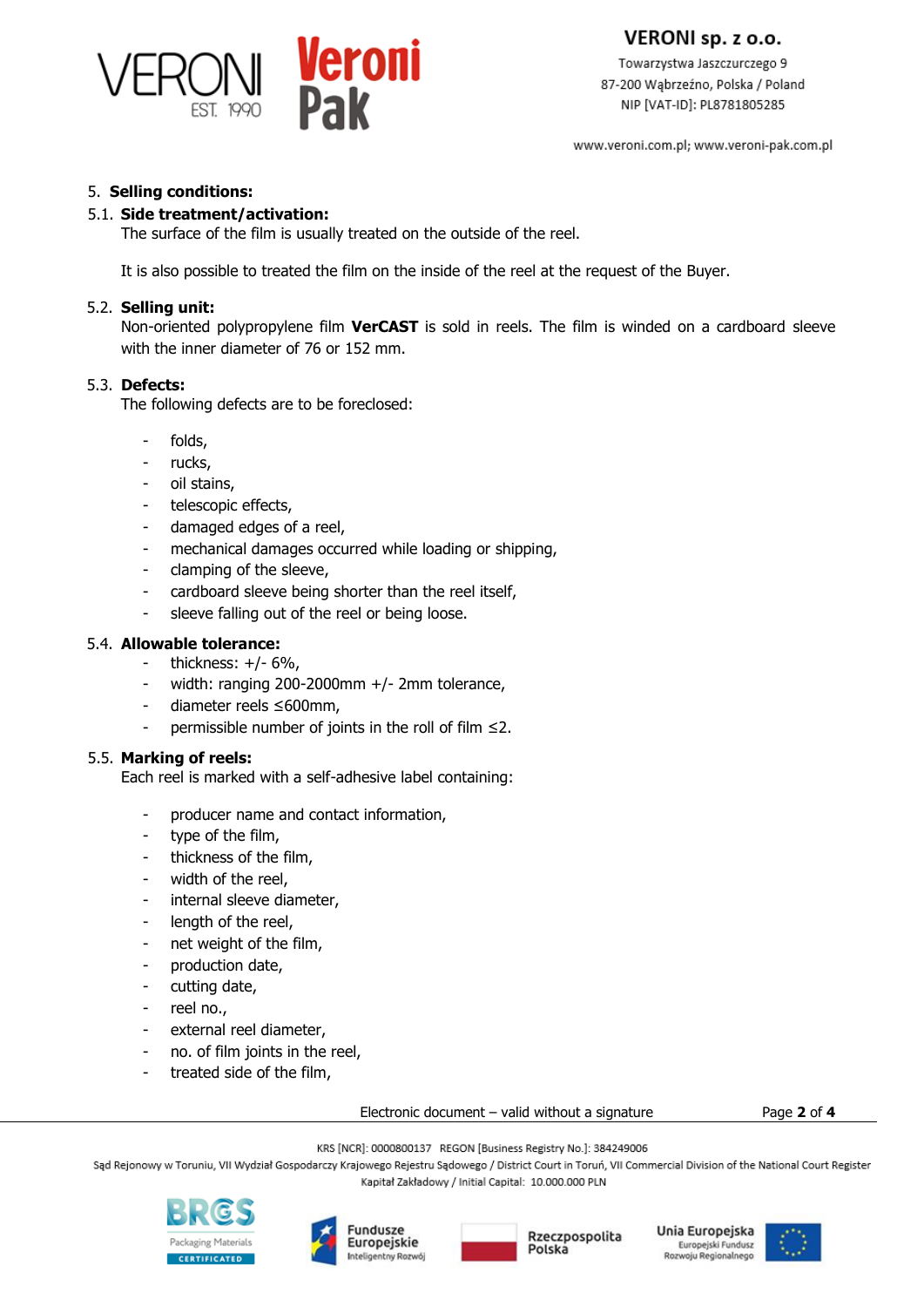

VERONI sp. z o.o.

Towarzystwa Jaszczurczego 9 87-200 Wąbrzeźno, Polska / Poland NIP [VAT-ID]: PL8781805285

www.veroni.com.pl; www.veroni-pak.com.pl

status of the reel after being checked.

#### 6. **Packing, storage and shipment:**

**VerCAST** film is shipped on pallets, being the loading units, on which reels can be placed depending on the Buyer's request:

- vertically,
- horizontally.

The manufacturer recommends film processing conditions: 15 to 35°C and humidity up to max. 75% Rh. Compliance with these conditions ensures that the specified properties of the films.

#### 6.1. **Markings of pallets:**

Pallet units are marked with a label containing the following data:

- order no.,
- pallet no.,
- order no.,
- packing date,
- type of the film,
- thickness of the film,
- width of the reel,
- no. of reels on the pallet,
- net weight of the pallet,
- gross weight of the pallet,
- customer number

#### 6.2. **Storage:**

Each pallet should be stored in roofed places in order to avoid the following:

- sunlight,
- different weather conditions,
- getting damp,
- getting wet.

Pallets should be stored at least 1.5 m from heat sources (heat generating devices). **Stacked pallets, covered with stretch film, should be unstacked as soon as possible, to allow proper air circulation.**

Storage or transportation of the **VerCAST** film under temperature below +15⁰C requires additional storage under further processing temperature for min. 24h.

Electronic document – valid without a signature Page **3** of **4**

KRS [NCR]: 0000800137 REGON [Business Registry No.]: 384249006

Sąd Rejonowy w Toruniu, VII Wydział Gospodarczy Krajowego Rejestru Sądowego / District Court in Toruń, VII Commercial Division of the National Court Register Kapitał Zakładowy / Initial Capital: 10.000.000 PLN







Unia Europejska Europejski Fundusz<br>Rozwoju Regionalnego